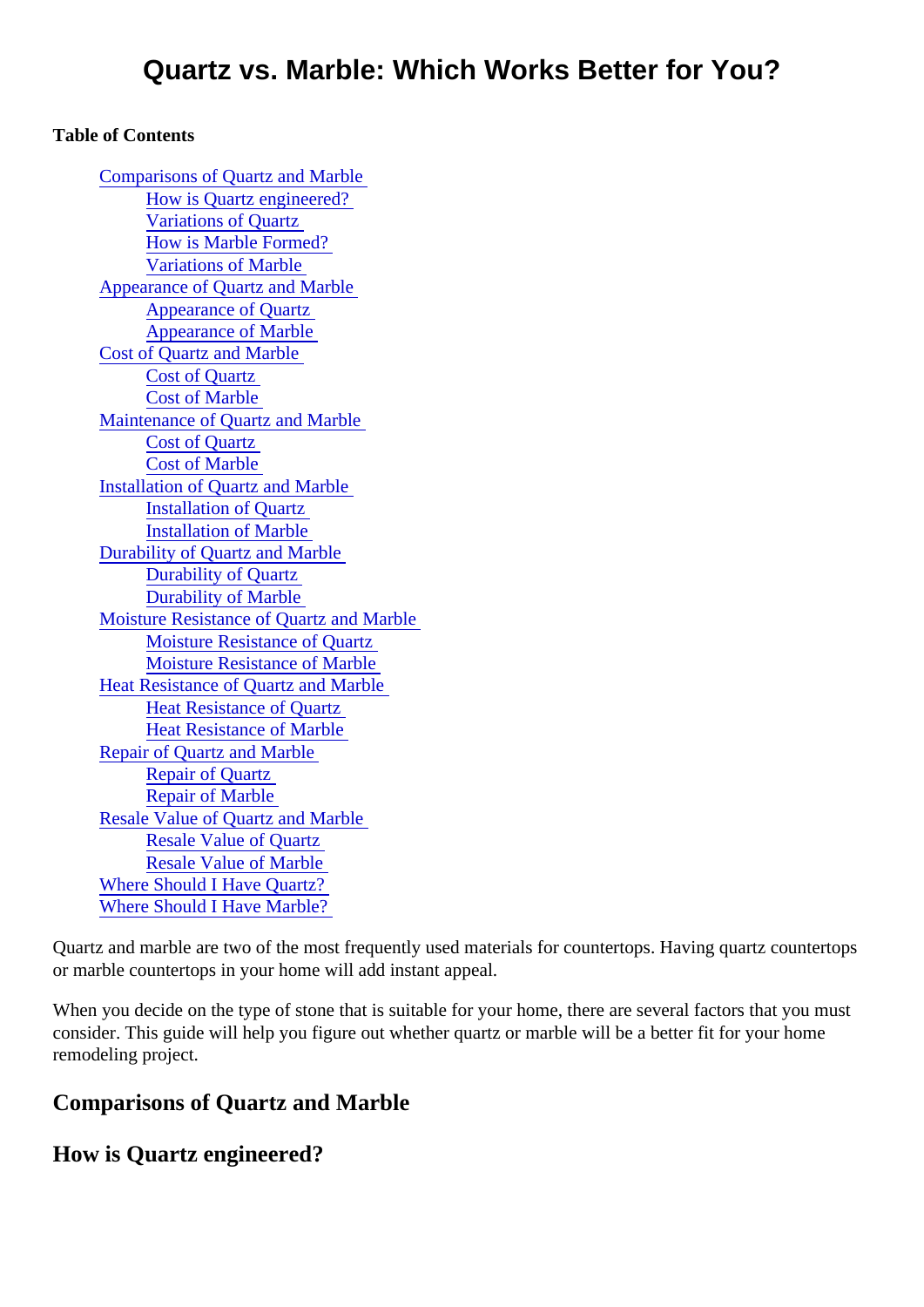The primary difference between quartz and other types of stone countertops is that quartz countertops are made of manufactured stone. Quartz countertops are created by combining roughly 90 percent of the quart mineral with about 10 percent resins, polymers and pigments. These percentages can slightly differ depending on the individual countertop.

#### Variations of Quartz

There are many different variations of quartz countertops. Because the stone is engineered, quartz can be modified to have the look of natural stone you may want. Marble.com offers 85 different colorest af [countertop](https://marble.com/quartz-countertops)s to choose from.

#### How is Marble Formed?

Marble forms as a result of limestone that is subject to extreme heat and pressure. The combination of heat and pressure recrystallizes the calcite in limestone and modifies the texture. Additional minerals create the color and veining that is seen in various types of marble.

#### Variations of Marble

There are many variations of marble that you can choose for your kitchen countertop, bathrooms, floors or any other home remodeling project. Common types of marble include Carrara, Calacatta, Emperador and Crema Marfil. If you are looking for any type **of** arbie countertops from Calacatta Borghini to Rainforest Green, Marble.com has an extensive collection.

### Appearance of Quartz and Marble

Quartz has risen in popularity in recent years because of its high-quality looks. The countertops can be modified to look just like natural stone countertops.

In terms of appearance, marble has a classy and timeless look. The natural stone's elegant veining will impress anyone who sees it.

In a comparison of appearance, marble will be the better choice. Although quartz can imitate the look, there is nothing quite like the actual natural stone.

## Cost of Quartz and Marble

If you are looking to buy a quartz countertop, you should prepare to pay in the range of \$70 to \$175 per square foot installed. Additional factors like customization can push prices to the higher end of the range.

Marble typically costs around \$50 to \$150 per square foot installed. The price also depends on other facto including the type of marble you buy. Rarer forms of marble will cost more.

If you are looking for a better idea of the cost of either quartz or marble, you should get an estimate. If you are looking for the more affordable option, marble will be a better choice for you.

#### Maintenance of Quartz and Marble

Because quartz is engineered, it is non-porous. This can be very helpful when used in high traffic areas, s as in the kitchen. A key difference in terms of maintenance between quartz and marble is that your quartz countertop will not need to be sealed. To clean the surface, all you will need is soap and water.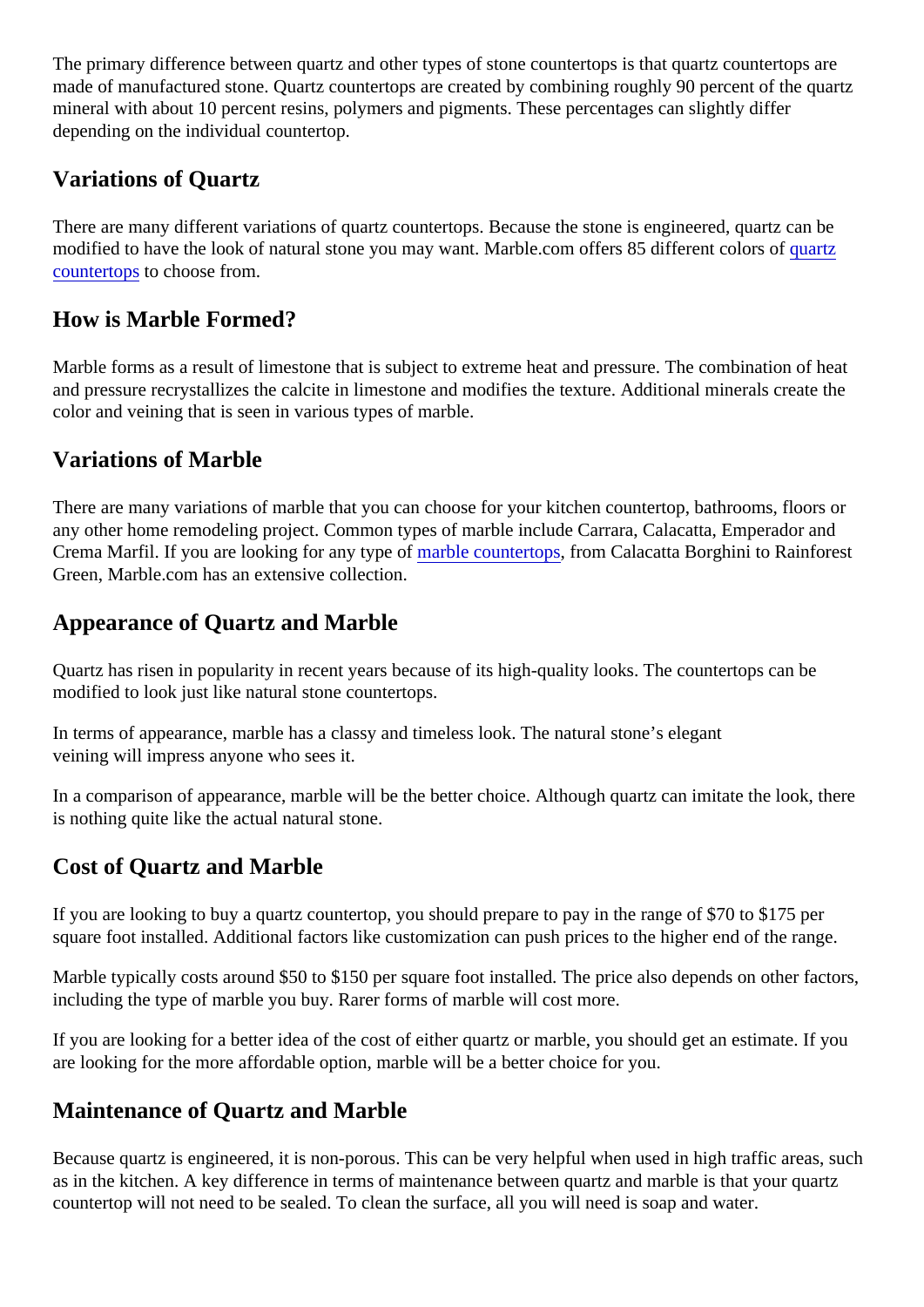<span id="page-2-0"></span>While maintenance of a quartz countertop sounds relatively easy, there is one significant drawback that you should know: Quartz countertops are not heat resistant. If you place hot pots or pans on the surface, the resin will burn, and you will be left with a permanent mark on your countertop.

Because marble is porous, the material can be damaged by spilling any acidic products, such as juice or coffee, on the surface. If you have a marble countertop, you must be careful and avoid spills like these. Do not use any vinegar or bleach products to clean the countertop. You should also not use Windex, as these cleaners can damage marble. To clean your marble, use cleaners that are specifically designed for use with the material.

Your quartz or marble countertops can last for years if you take care of them properly. In terms of maintenance requirements, quartz is the better option for homeowners who are looking for a surface that requires minimal maintenance.

### **Installation of Quartz and Marble**

You will need to hire a professional to install your quartz countertops. It is not recommended that any homeowner, even those that are highly skilled, attempt to install their quartz countertop. Hiring a professional will significantly lower the chance of any damages occurring during the installation process.

As with quartz, to install your marble countertops you will also need a professional for the job. It is not advised that you attempt to install your marble countertops on your own. Using a professional significantly decreases the chance of any damages happening when your marble countertop is installed.

There is no clear advantage when it comes to installation. You will need a professional to install either material.

# **Durability of Quartz and Marble**

Quartz is an almost indestructible countertop surface. Despite this, you should still always be cautious to avoid any rare chance that damage may occur. As mentioned above, do not place excessive heat on the surface of a quartz countertop. If you do, your countertop will be irreversibly damaged.

As explained above, marble is extremely vulnerable to spills. Marble is also prone to scratching if you are not careful on the countertop. However, if you take good care of the stone, marble will provide your kitchen or bathroom countertop with a stunning look for years to come.

Quartz is your better bet when it comes to durability.

## **Moisture Resistance of Quartz and Marble**

Quartz is non-porous, which makes the surface moisture resistant. However, while it is moisture resistant, you should still should not leave any spills that may occur sitting on the countertop.

If properly sealed, a marble countertop will be moisture resistant. Keep in mind that the surface must be properly sealed, which is a process that you will need to have done a few times per year. Marble is highly susceptible to acidic substances, including coffee, wine, juice, soda and vinegar.

Quartz is the more moisture-resistant surface of the two.

#### **Heat Resistance of Quartz and Marble**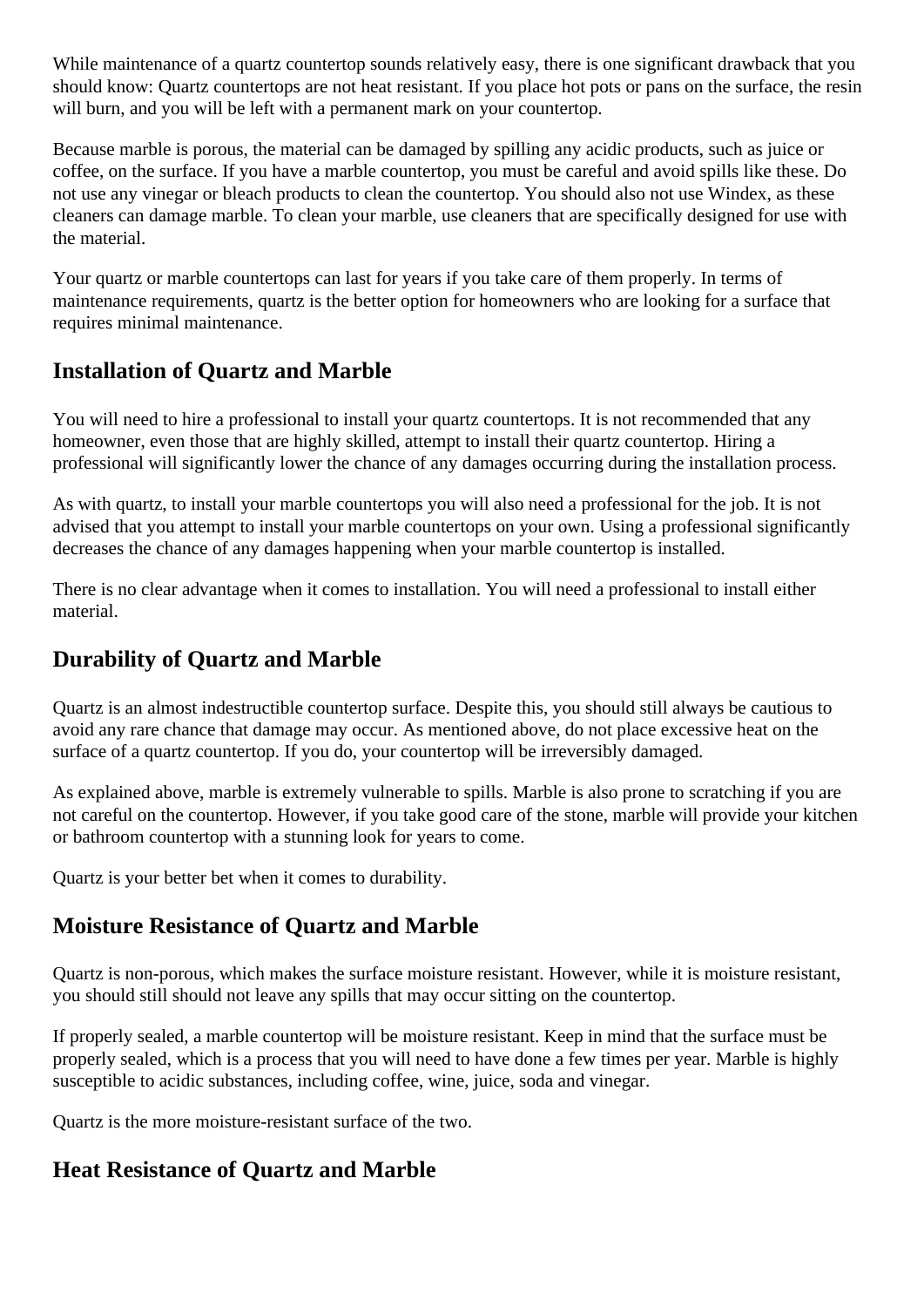<span id="page-3-0"></span>Although quartz is nearly indestructible, you should exercise extreme caution with heat around your quartz countertop. The material is not heat resistant, and the resin will melt if it encounters extreme heat. Always use trivets or hot pads so no damage from hot kitchen items occurs.

A marble countertop can handle some heat, but you should not place hot pots or pans directly on the surface. When handling items such as those, you should use trivets or hot pads to avoid any potential damages to the countertop.

Considering that quartz is not heat resistant, marble is your better option for a heat resistant countertop. That said, you should not expose marble to excessive heat on a consistent basis.

# **Repair of Quartz and Marble**

Quartz rarely gets damaged, so it is unlikely that you will need to do any repairs. This is not to say that a quartz countertop can never sustain damages. If you do have any minor damages to your quartz countertop, they can be easily repaired.

You can purchase marble repair kits to fix any chips in the stone. You do not necessarily need a professional to fix the chips. However, larger damages will require the help of a professional. Make note that marble needs to be re-sealed as often as every three months.

Both options can easily be repaired. Because of this, there is no clear better option here.

# **Resale Value of Quartz and Marble**

Quartz is attractive to prospective buyers because of its easy maintenance. Having a quartz countertop can be a major selling point when trying to win over a potential buyer.

Having marble in your home will provide great value. The material will present an elegant and distinguished look that will catch the eye of potential buyers. But this value is only sustainable if you take good care of the marble. Taking proper care of the stone can be done by following the recommendations above. Damaged or worn marble will lose a significant amount of its value.

If properly cared for, marble holds immense appeal. In general, natural stone will always have a higher resale value than engineered stone.

## **Where Should I Have Quartz?**

There are endless amounts of places in the house where you can have quartz. Quartz may hold the greatest functional value when used in your kitchen, as the inevitable spills on the countertop can be cleaned easily. Additionally, quartz is a very sanitary surface, which also makes it a good choice in the kitchen.

## **Where Should I Have Marble?**

Marble can work well in many different places in the house. It is often used for both kitchen and bathroom countertops. Between the kitchen and bathroom, marble may be better for your bathroom countertop, as it will typically not be prone to spills from acidic substances like it would be in the kitchen. If you decide to install a marble countertop in your bathroom, just be mindful that it is properly sealed, because it will be subject to a high amount of moisture. You can also have a marble table if you are not using it to prepare food or to eat and drink on.

Installing quartz or marble in your home offers many benefits, from aesthetically pleasing looks to added value. Whether you end up choosing quartz or marble, this guide will provide you with the knowledge you